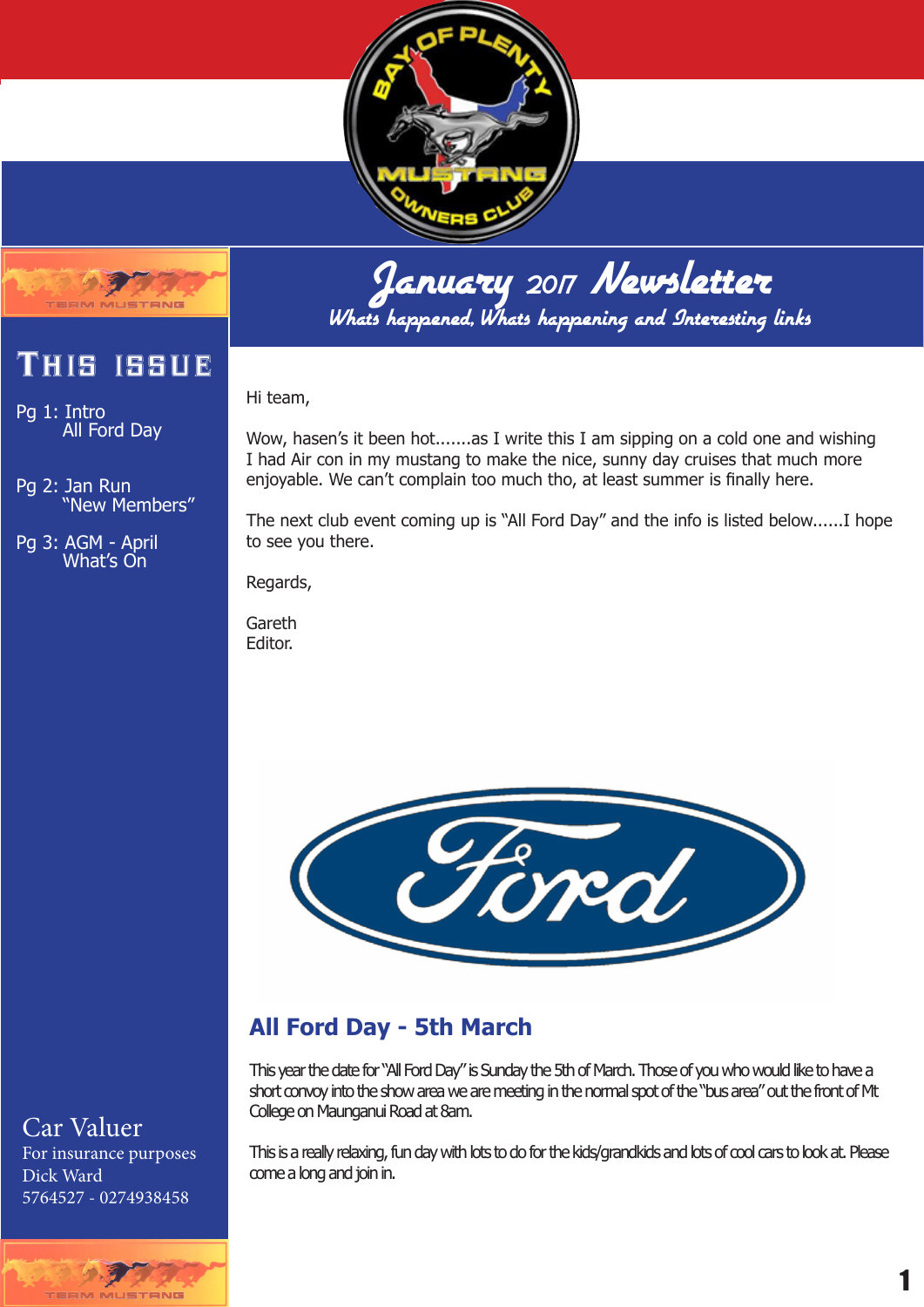

### **New Members Run Jan 2017**

#### New Members Run

As sometimes happens we were up against the elements, rain forecasted off and on for most of the day so unfortunately the planned cruise to Taupo and picnic lakeside had to be abandoned. However despite the miserable weather we had a great turnout of 19 cars, 6 of which were newish members or on their first dub run making it to the assembly point in Rotorua. It was great to see some new faces and of course some different cars at a club run.

With a change of plan in place the group headed off in two convoy for a guise around Lake Rotorua to the Thomson's place for a garage picnic out of the rain and wind. The second of the convoy even managed to encourage a non-member Mustang owner out for a cruise to join in on the run. With twenty plus cars parked in the Thomson's driveway and lawn every one crammed into the garage to enjoy a picnic lunch and a bit of a chit-chat and introductions made for members both old and new.

The usual club raffles were drawn, congratulations to Murray & Debbie winning the petrol voucher and Pauline and Jill who won the VTNZ WOF voucher. Best presented car was awarded to Buddy & Judy for their 09 Glass op GT. The Dipstick trophy was also awarded, I won't say to whom but I am keen to move it on next run, so don't let your guard down…..

Thank you to all who made the day enjoyable.

David Thomson









Extreme Automotive Parts Distributors 56 Second Ave, Tauranga www.extremeautomotive.co.nz 07-5788175